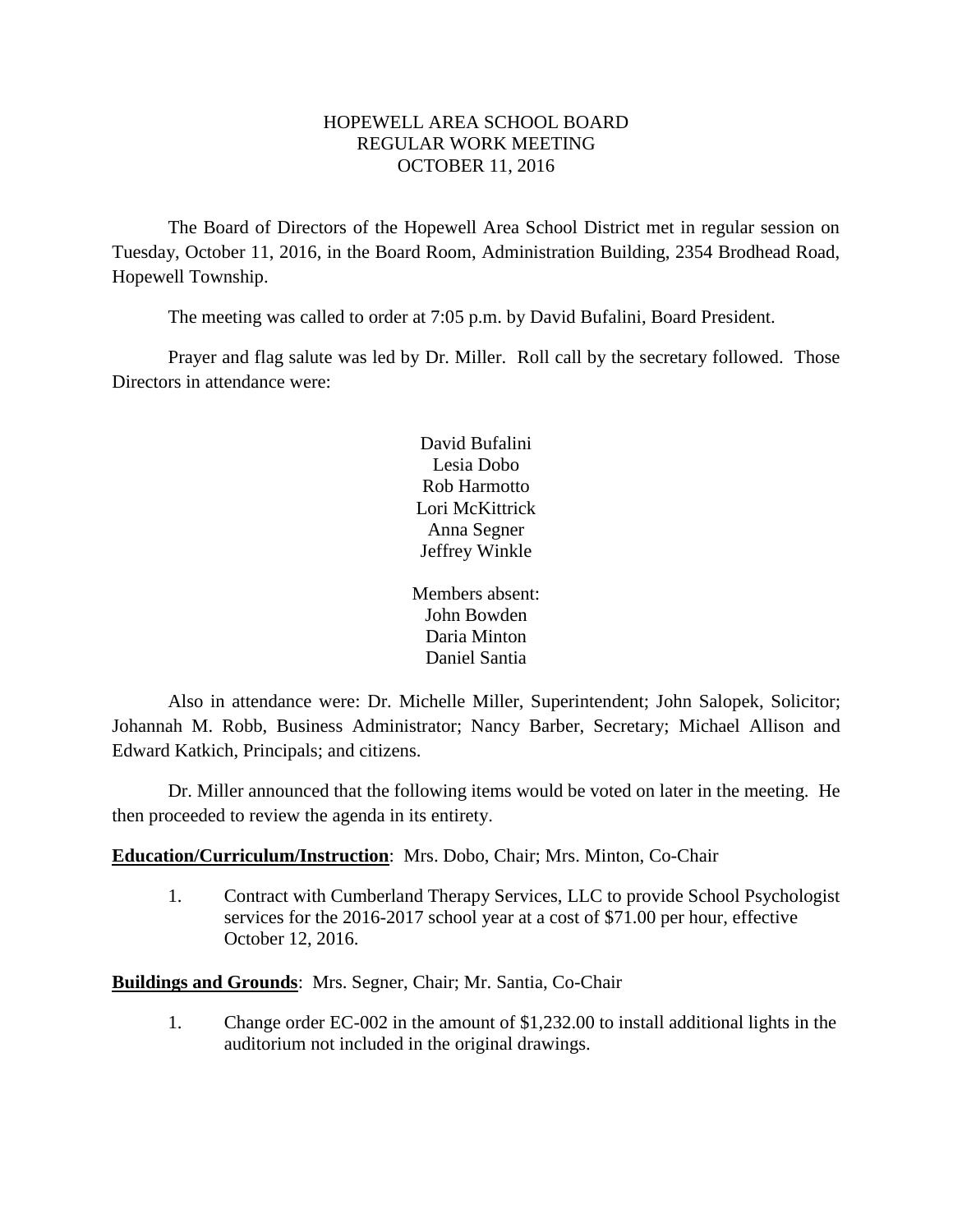## **Finance and Budget**: Mr. Bowden, Chair; Mr. Winkle, Co-Chair

- 1. Transfer of \$500,000 from the General Fund to the Capital Reserve Fund as of June 30, 2016.
- 2. Transfer of \$218,901.81 from the General Fund to the Food Service Fund as of June 30, 2016.

**Nutrition & Food Services**: Ms. McKittrick, Chair; Mr. Bowden, Co-Chair

1. Contract to sell snacks to the Beaver County YMCA for their before and after school program during the 2016-2017 school year.

**Personnel**: Mr. Harmotto, Chair; Mrs. Segner, Co-Chair

- 1. Revised employee dress code for instructional staff (teachers, aides and secretaries).
- 2. Employment of Kristyn Stowers, individual aide at Margaret Ross Elementary School, effective October 17, 2016.
- 3. Employment of Shirley Hardy, individual aide at Independence Elementary School, effective October 20, 2016.

Dr. Miller said that the following items would be voted on during the October 25, 2016 Business Meeting.

## **Education/Curriculum/Instruction**

- 1. Agreement with Maiello Brungo & Maiello to act as special counsel to the District on an as needed basis.
- 2. Contract with West Interactive Services Corporation for a one year contract for SchoolMessenger, a school notification system, at a cost of \$4,441.80.
- 3. Annie McCune, a student at Geneva College, to fulfill a student teacher placement January 10, 2017 through March 3, 2017 under the guidance of Nancy Miller.
- 4. Isabella Hindes, a student at Geneva College, to fulfill a student teacher placement January 10, 2017 through March 3, 2017 under the guidance of Ciara Cutone.
- 5. Articles of Agreement with the Beaver Valley Intermediate Unit to provide Regional WAN – Wide Area Network, PAIUnet 2.0 and Internet service at a cost of \$8,981.20 for the 2016-2017 school year.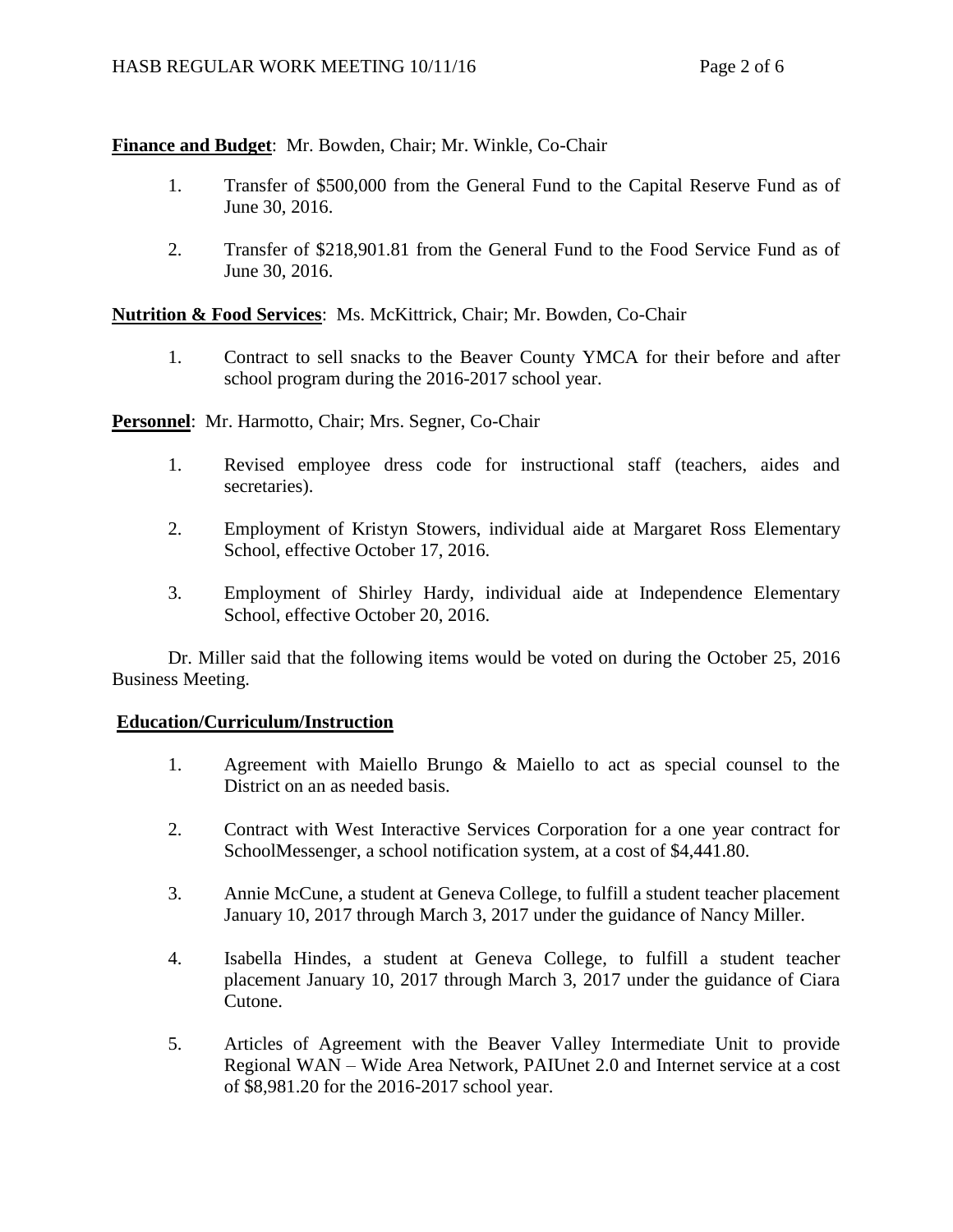- 6. Articles of Agreement with the Beaver Valley Intermediate Unit to provide IP Address Block at a cost of \$64.00 for the 2016-2017 school year.
- 7. Articles of Agreement with the Beaver Valley Intermediate Unit to provide Discovery Education at a cost of \$1.31 per student for the 2016-2017 school year.
- 8. Articles of Agreement with the Beaver Valley Intermediate Unit to provide Discovery Education – Local Host at a cost of \$530.00 for the 2016-2017 school year.
- 9. Articles of Agreement with the Beaver Valley Intermediate Unit to provide Internet 2 Service at a cost of \$2,000.00 for the 2016-2017 school year.
- 10. Articles of Agreement with the Beaver Valley Intermediate Unit to provide OverDrive School Digital Library Access at a cost of \$1,456.00 for the 2016-2017 school year.

## **Buildings and Grounds**

- 1. Request of Girls Youth Basketball to you Gym B at the Junior High School from 6:00 p.m. until 9:00 p.m. from October through March for practice and games.
- 2. Request of Jason Martsolf to use the wrestling room at the Junior High School on October 29, 2016 from 10:00 a.m. until 2:00 p.m. for a wrestling camp.

## **Finance**

1. Resolution to participate in the Beaver Valley Intermediate Unit's Joint Purchasing Program for the 2017-2018 school year at a cost of \$600.00.

## **Legislative**:

- 1. The HASD Board of Directors Reorganization meeting on December 6, 2016 at 7:00 p.m. in the Central Administration Board Room.
- 2. Informational:
	- a. Proposed schedule for School Board meetings.

## **Personnel**

- 1. Change of employment status for Nicholas Slapikas from 4/6 English teacher at the Senior High School to full time English teacher, effective August 24, 2015.
- 2. Change of employment status for Olivia Costanza from permanent transportation aide to substitute transportation aide, effective August 15, 2016.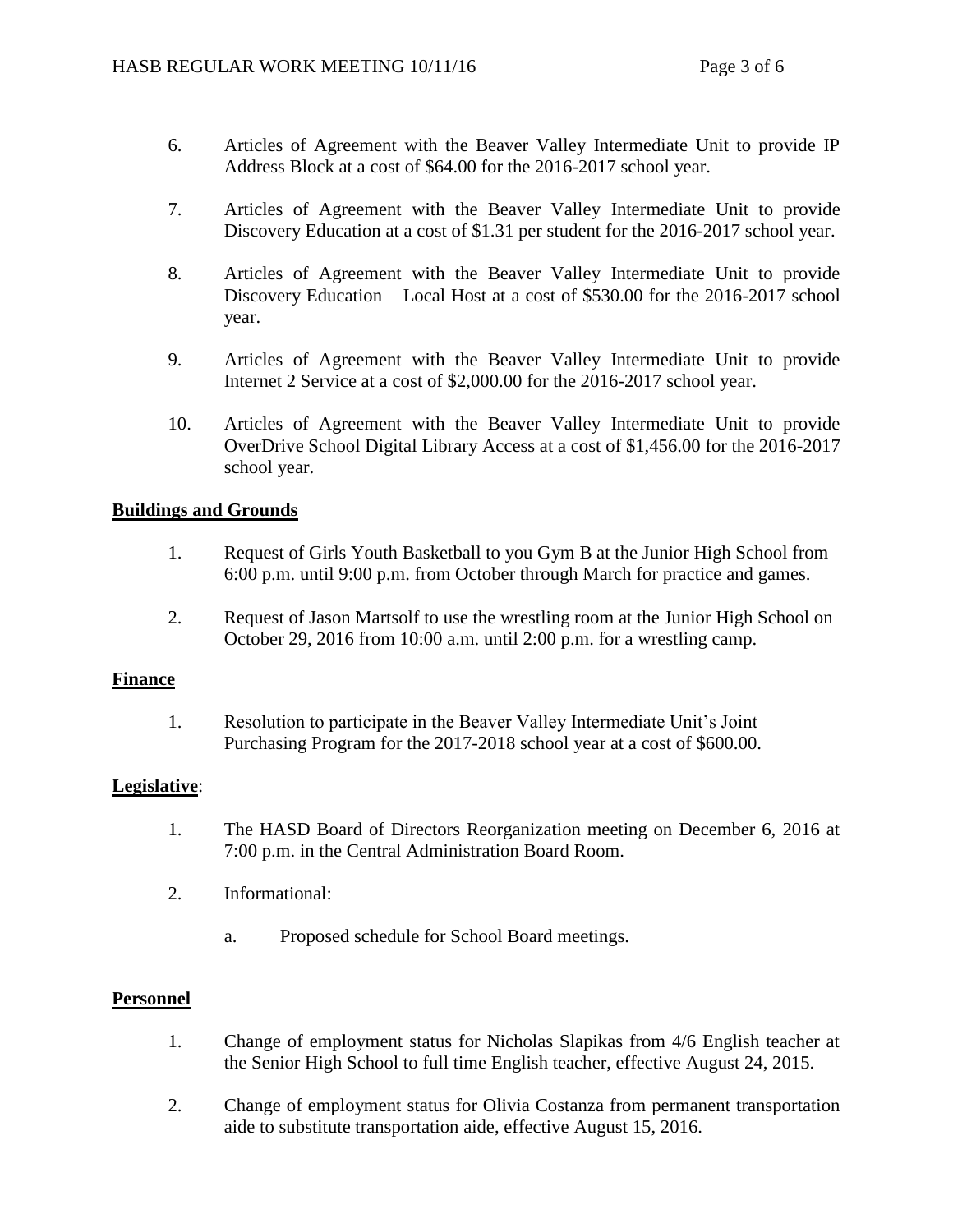- 3. Resignation of Marissa Henry, transportation aide, effective February 24, 2016.
- 4. Resignation of Thomas Hunt, transportation aide, effective January 13, 2016.
- 5. Employment of Sarah Fischer as a substitute nurse, effective September 30, 2016.
- 6. Resignation for retirement of John Lasky, custodian at the Junior High School, effective January 2, 2017.
- 7. Appointment of William Blue as a volunteer bowling coach, effective October 26, 2016.
- 8. Substitute personnel rosters.

# **Visitors**

No visitors wished to address the Board.

At this point in the meeting, Mr. Bufalini returned to Education/Curriculum/Instruction.

# **Education/Curriculum/Instruction by Mrs. Dobo, Chair**

## MOTION #1

By Lesia Dobo, seconded by Lori McKittrick, to approve the contract with Cumberland Therapy Services, LLC to provide School Psychologist services for the 2016-2017 school year at a cost of \$71.00 per hour, effective October 12, 2016. MOTION carried unanimously by an affirmative vote of all Directors in attendance.

# **Buildings and Grounds by Mrs. Segner, Chair**

## MOTION #2

By Anna Segner, seconded by Lesia Dobo, to approve the Change Order EC-002 in the amount of \$1,232.00 to install additional lights in the Auditorium at the Senior High School not included in the original drawings. MOTION carried unanimously by an affirmative roll call vote of all Directors in attendance.

# **Finance and Budget by Mr. Winkle, Co-Chair**

# MOTION #3

By Jeff Winkle, seconded by Lesia Dobo, to approve the transfer of \$500,000 from the General Fund to the Capital Reserve Fund as of June 30, 2016. MOTION carried unanimously by an affirmative roll call vote of all Directors in attendance.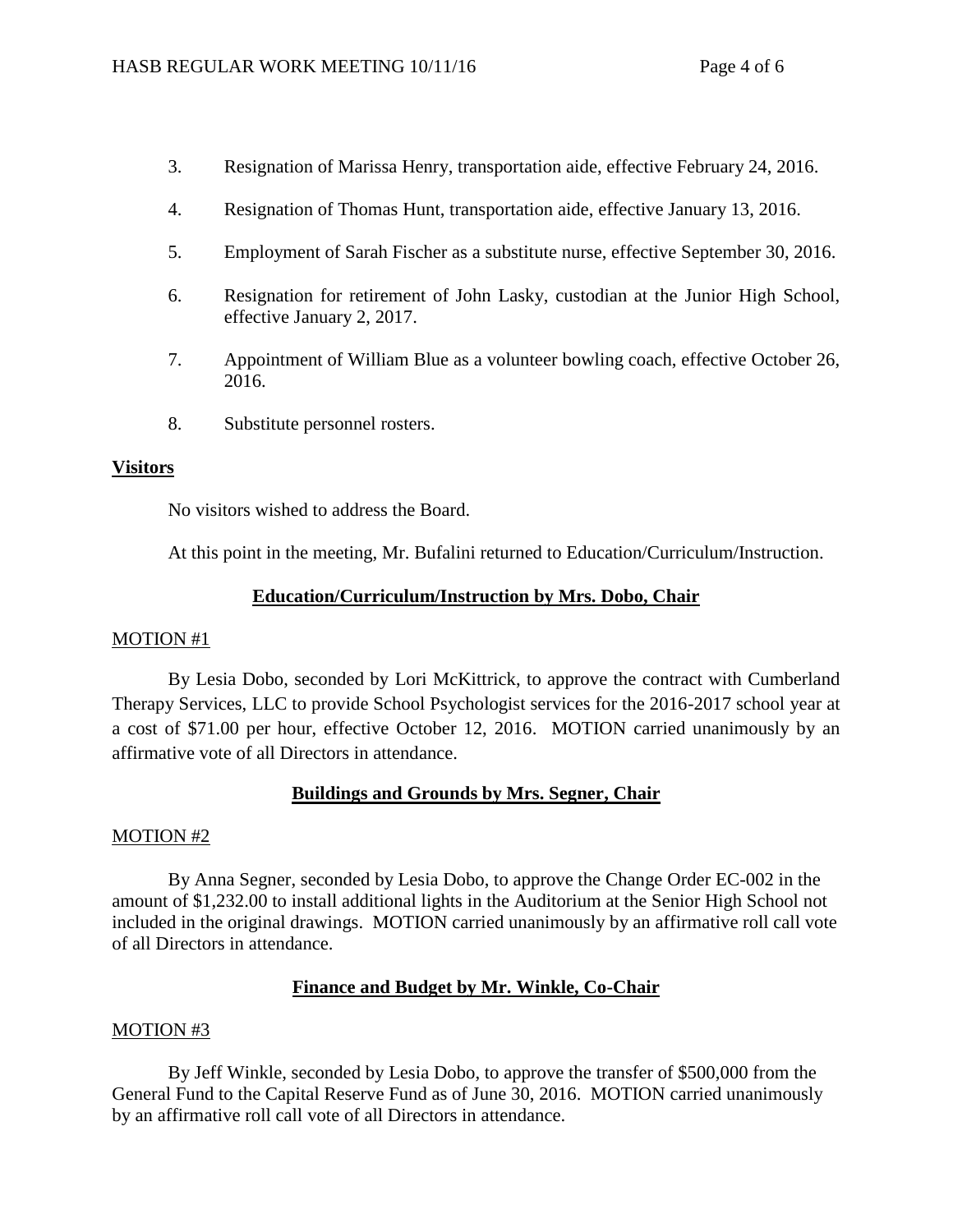## MOTION #4

By Jeff Winkle, seconded by Anna Segner, to approve the transfer of \$218,901.81 from the General Fund to the Food Service Fund as of June 30, 2016. MOTION carried unanimously by an affirmative roll call vote of all Directors in attendance.

## **Nutrition & Food Service by Ms. McKittrick, Chair**

#### MOTION #5

By Lori McKittrick, seconded by Jeff Winkle, to approve the contract to sell snacks to the Beaver County YMCA for their before and after school program during the 2016-2017 school year. MOTION carried unanimously by an affirmative vote of all Directors in attendance.

## **Personnel by Mr. Harmotto, Chair**

#### MOTION #6

By Rob Harmotto, seconded by Lesia Dobo, to approve the revised employee dress code for instructional staff (teachers, aides and secretaries). MOTION carried unanimously by an affirmative vote of all Directors in attendance.

#### MOTION #7

By Rob Harmotto, seconded by Anna Segner, to approve the employment of Kristyn Stowers as an individual aide at Margaret Ross Elementary School, effective October 17, 2016. MOTION carried unanimously by an affirmative vote of all Directors in attendance.

#### MOTION #8

By Rob Harmotto, seconded by Lori McKittrick, to approve the employment of Shirley Hardy as an individual aide at Independence Elementary School, effective October 20, 2016. MOTION carried unanimously by an affirmative vote of all Directors in attendance

#### **Other Business**

Prior to the Board meeting, Dr. Miller removed a multi-year contract with Questeq from the agenda so that additional discussion can be had with the Board.